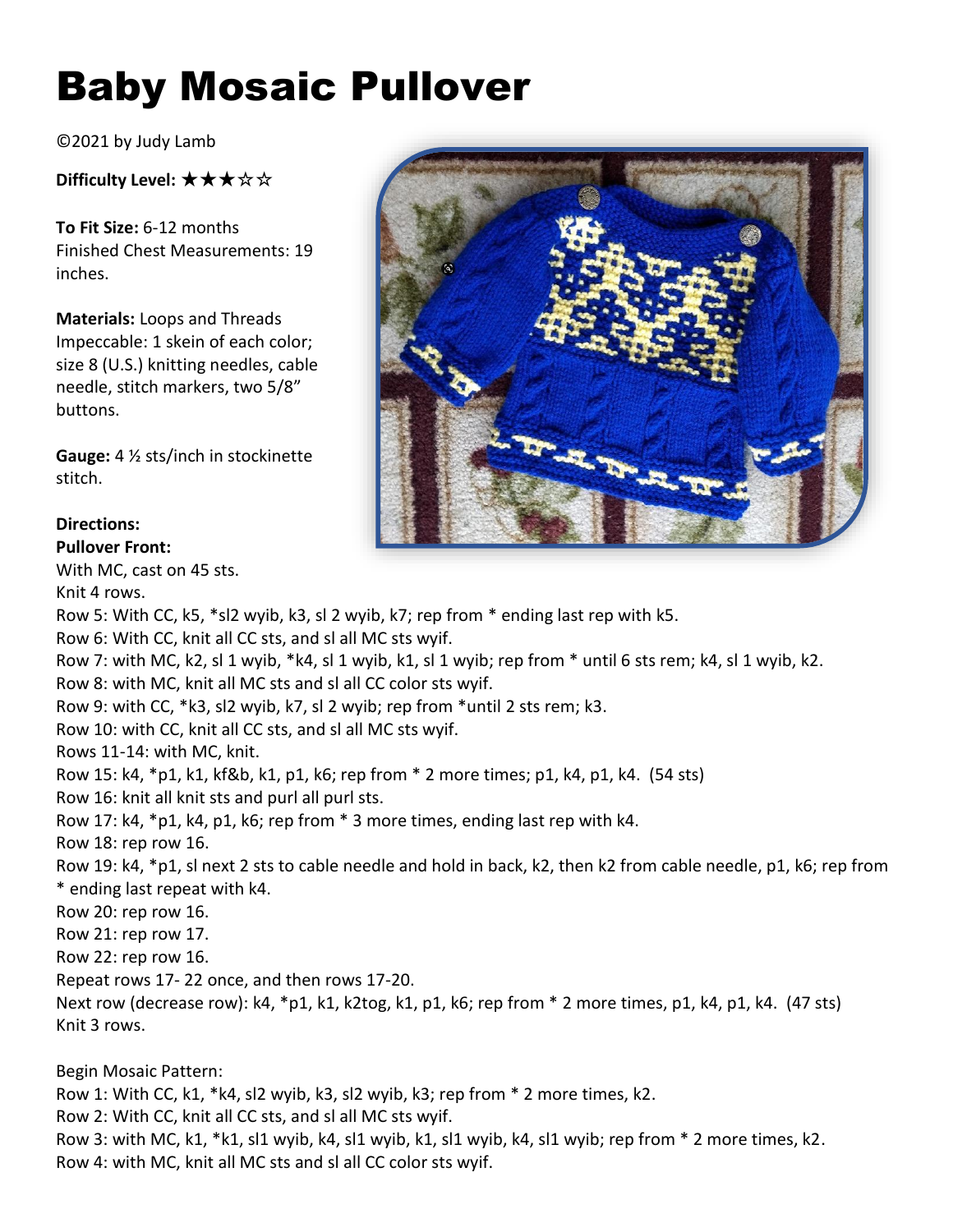Row 5: with CC, k1, \*k2 sl2 wyib, k7, sl2 wyib, k1; rep from \* 2 more times, k2. Row 6: with CC, knit all CC sts, and sl all MC sts wyif. Row 7: With MC, k1, \*k4, (sl1 wyib, k1) 4 times, k2; rep from \* 2 more times, k2. Row 8: with MC, knit all MC sts and sl all CC color sts wyif. Row 9: With CC, k1, \*sl 2 wyib, k11, sl1 wyib; rep from \* 2 more times, sl1 wyib, k1. Row 10: With CC, knit all CC sts, and sl all MC sts wyif. Row 11: With MC, k1, \*k2, sl1 wyib, k3, sl3 wyib, k3, sl1 wyib, k1; rep from \* 2 more times, k2. Row 12: with MC, knit all MC sts and sl all CC color sts wyif. Row 13: With CC, k1 \*sl 2 wyib, k3, sl1 wyib, k3, sl1 wyib, k3, sl1 wyib; rep from \* 2 more times, sl1wyib, k1. Row 14: With CC, knit all CC sts, and sl all MC sts wyif. Row 15: With MC, k1, \*k6, sl3 wyib, k5; rep from \* 2 more times, k2. Row 16: with MC, knit all MC sts and sl all CC color sts wyif. Row 17: With CC, k1, \*k1, sl1 wyib, k1, sl1 wyib, k7, sl1 wyib, k1, sl1 wyib; rep from \* 2 more times, k2. Row 18: With CC, knit all CC sts, and sl all MC sts wyif. Row 19: With MC, k1, \*k4, sl2 wyib, k3, sl2 wyib, k3; rep from \* 2 more times, k2. Row 20: with MC, knit all MC sts and sl all CC color sts wyif. Row 21: With CC, k1, \*k1, sl1 wyib, k4, sl1 wyib, k1, sl1 wyib, k4, sl1 wyib; rep from \* 2 more times, k2. Row 22: With CC, knit all CC sts, and sl all MC sts wyif. Row 23: With MC, k1, \*k2, sl2 wyib, k7, sl2 wyib, k1; rep from \* 2 more times, k2. Row 24: with MC, knit all MC sts and sl all CC color sts wyif. Row 25: With CC, k1,  $*$ k4, (sl1 wyib, k1) 4 times, k2; rep from  $*$  2 more times, k2. Row 26: With CC, knit all CC sts, and sl all MC sts wyif. Row 27: With MC, k1, \*sl2 wyib, k11, sl1 wyib; rep from \* 2 more times, sl1 wyib, k1. Row 28: with MC, knit all MC sts and sl all CC color sts wyif. Row 29: With CC, k1, \*k2, sl1wyib, k3, sl3 wyib, k3, sl1 wyib, k1; rep from \* 2 more times, k2. Row 30: With CC, knit all CC sts, and sl all MC sts wyif. Row 31: With MC, k1, \*sl2wyib, k3, sl1 wyib, k3, sl1 wyib, k3, sl1 wyib: rep from \* 2 more times, sl1 wyib, k1. Row 32: with MC, knit all MC sts and sl all CC color sts wyif. Row 33: With CC, k1, \*k6, sl3 wyib, k5; rep from \* 2 more times, k2. Row 34: With CC, knit all CC sts, and sl all MC sts wyif. Row 35: With MC, k1, \*(k1, sl1wyib) 2 times, k7, sl1 wyib, k1, sl1 wyib; rep from \* 2 more times, k2. Row 36: with MC, knit all MC sts and sl all CC color sts wyif. Rows 1-36 sets pattern. Work in set pattern until Front measures 9 ¼ inches. Shape neck:

Place markers on either side of center 7 sts.

Keeping in pattern, work as follows. (Short rows are used for neck shaping)

Rows 1 and 2: Work to first marker, turn. Patt across.

Rows 3 and 4: Work to 3 sts before marker. Place another marker and turn. Patt back across.

Rows 5 and 6: Work to 3 sts before marker, place another marker and turn. Patt back across.

Rows 7 and 8: Work to 2 sts before marker, turn. Patt back across.

With MC, knit all the way to last marker, removing all but the last marker as you work across. Patt to end of row. Turn.

Keeping in pattern, work second side same as first thru row 7.

With MC, knit across rem sts. \*\*\*

With MC, knit 3 rows, removing remaining markers on first row.

Buttonhole row: k9, k2tog, yo, knit to last 11 sts, yo, ssk, k9.

With MC, k3 rows.